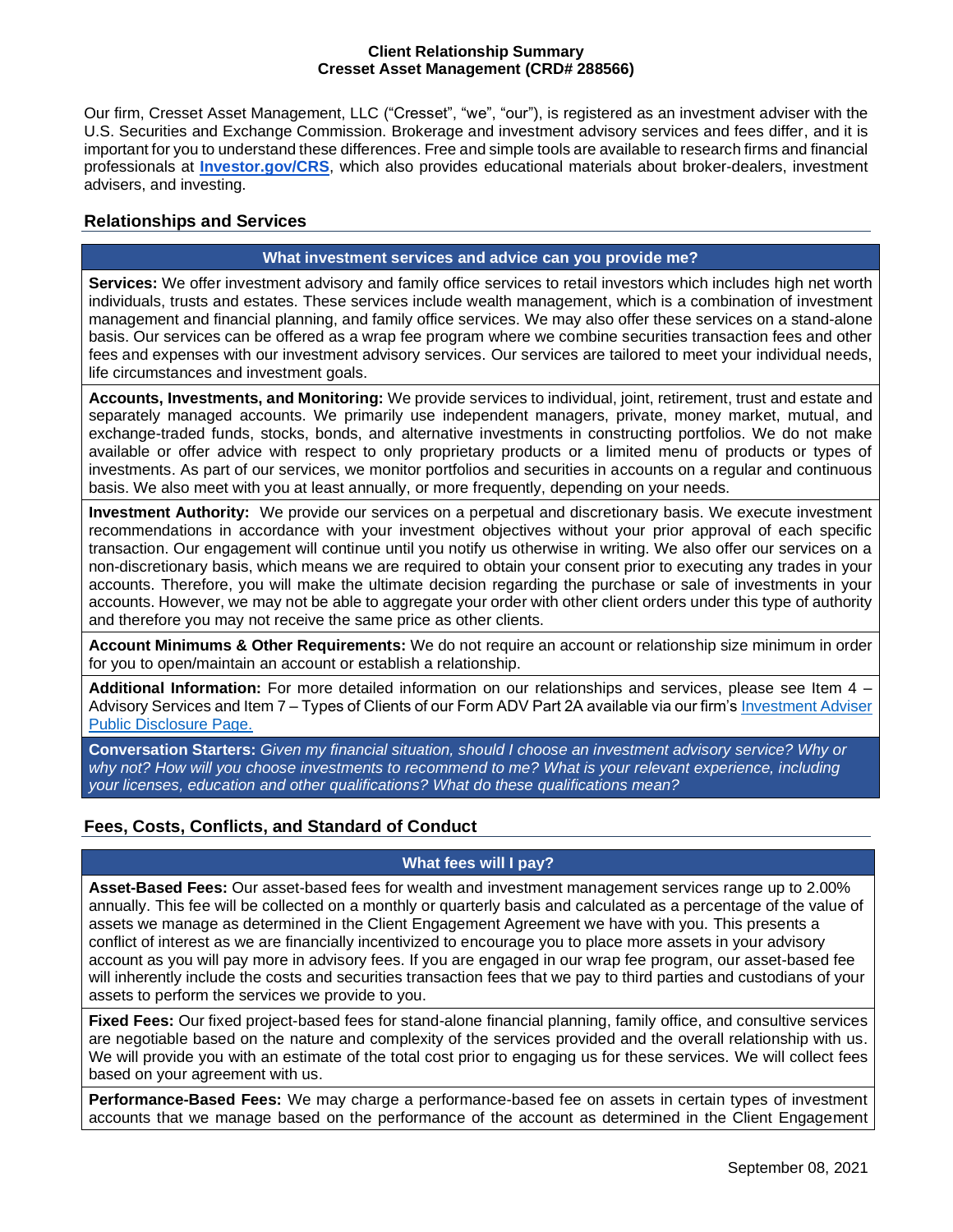Agreement. This presents a conflict of interest as we are financially incentivized to recommend investments that are riskier or more speculative than might otherwise be the case in the absence of such an arrangement.

**Other Fees & Costs:** In addition to our advisory fee, you will also be responsible for third party manager fees, custody fees, account administrative fees, fees and expenses related to mutual funds and exchange-traded funds and applicable securities transaction fees. If you are in our wrap fee program, applicable securities transaction fees will be included in our advisory fees.

**Additional Information: You will pay fees and costs whether you make or lose money on your investments.** Fees and costs will reduce any amount of money you make on your investments over time. Please make sure you understand what fees and costs you are paying. For more detailed information on our fees, please see Item 5 – Fees and Compensation of our Form ADV Part 2A available via our firm's Investment Adviser Public Disclosure [Page.](https://adviserinfo.sec.gov/firm/summary/288566)

**Conversation Starters**: *Help me understand how these fees and costs might affect my investments. If I give you \$10,000 to invest, how much will go to fees and costs, and how much will be invested for me?*

#### **What are your legal obligations to me when acting as my investment adviser? How else does your firm make money and what conflicts of interest do you have?**

*When we act as your investment adviser*, we have to act in your best interest and not put our interests ahead of yours. At the same time, the way we make money creates some conflicts with your interests. You should understand and ask us about these conflicts because they can affect the investment advice we provide you. Here is an example to help you understand what this means.

We will recommend that you invest in proprietary products that are managed by an affiliate of ours. Investing in a proprietary product means that individuals within our organization will receive additional revenue from the fees collected for the management of these products. We are therefore financially incentivized to recommend that you invest directly into proprietary products over other alternatives. However, you are not obligated to invest in proprietary products in order to maintain an advisory relationship with us.

**Additional Information:** For more detailed information, please see Item 10 – Financial Industry Activities of our Form ADV Part 2A available via our firm's [Investment Adviser Public Disclosure Page.](https://adviserinfo.sec.gov/firm/summary/288566)

**Conversation Starters:** *How might your conflicts of interest affect me, and how will you address them?*

### **How do your financial professionals make money?**

Our financial professionals are compensated based on an agreed-upon annual salary and on the revenues generated from the accounts they service. Additionally, they may purchase or receive equity interests in our firm or an affiliate. This means financial professionals have an incentive to increase the asset size in the relationship or solicit new business, taking time away from the day-to-day servicing of current clients.

### **Disciplinary History**

**Do you or your financial professionals have legal or disciplinary history?**

Yes. You can visit **[Investor.gov/CRS](http://investor.gov/CRS)** for a free and simple search tool to research our firm and our financial professionals.

**Conversation Starters:** *As a financial professional, do you have any disciplinary history? For what type of conduct?*

You can find additional information about our investment advisory services by visiting **[www.adviserinfo.sec.gov](http://www.adviserinfo.sec.gov/)** and searching with our CRD #288566 or by visiting **[www.cressetcapital.com.](http://www.cressetcapital.com/)** You can request up to date information and a copy of our client relationship summary by contacting us at **[info@cressetcapital.com](mailto:info@cressetcapital.com)** or **(312) 429-2400**. If you have any concerns, please contact our Legal or Compliance Department as indicated above.

**Conversation Starters:** *Who is my primary contact person? Is he or she a representative of an investment advisor? Who can I talk to if I have concerns about how this person is treating me?*